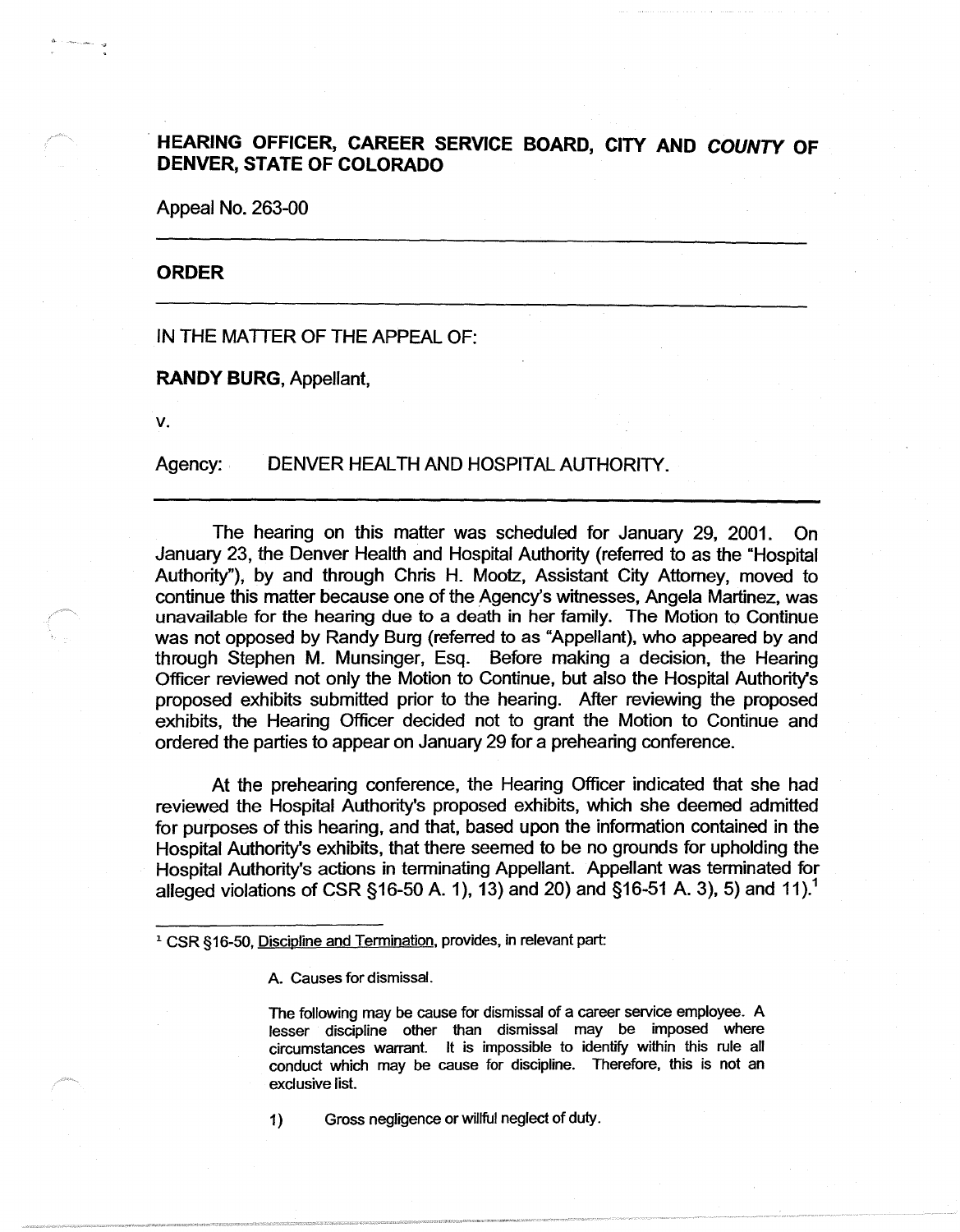The Hearing Officer was concerned because the factual basis for the tennination was Appellant's failure to appear for work on November 1, 2000, a date for which he clearly had a medical excuse which provided that he was not cleared to return to work until November 2. (Exhibits 7 and 9)

The City Attorney was allowed to proffer evidence that Ms. Martinez, the unavailable witness, would testify that she had a conversation with Appellant on October 31 in which she indicated that Appellant was to return on November 1. The Hearing Officer informed the City Attorney that, even if this were true, Appellant still had the medical excuse and, even if Ms. Martinez's proffered testimony was taken in the best light for the Hospital Authority, the confusion about whether Appellant was to return on November 1 or November 2 was insufficient as a matter of law to support the termination of a long-term (nine-year) employee from his job for unauthorized leave, abuse of sick leave, or a violation of the Hospital Authority's Principle and Practice #4-122, which prohibits two absences without appropriate notice in a rolling 12-month period (see, Exhibit 2) when the second unauthorized absence alleged was on November 1. The Hospital Authority's actions in

- 13) Unauthorized absence from work, including but not limited to: when the employee has requested permission to be absent and such request has been denied; leaving work before completion of scheduled shift without authorization; or taking unauthorized breaks.
- 20) Conduct not specifically identified herein may also be cause for dismissal.

CSR §16-51, Causes for Progressive Discipline, provides, in relevant part:

- A. The following unacceptable behavior or performance may be cause for progressive discipline. Under appropriate circumstances, immediate dismissal may be warranted. Failure to correct behavior or committing additional violations after progressive discipline has been taken may subject the employee to further discipline, up to and including dismissal from employment. It is impossible to identify within this rule all potential grounds for disciplinary action; therefore, this is not an exclusive list.
	- 3) Abuse of sick leave or other types of leave, or violation of any rules relating to any forms of leave identified in Rule 11 Leave.
	- 5) Failure to observe departmental regulations. {to wit: Denver Health Employee Principles and Practices, 3-122 Absenteeism)
	- 11) Conduct not specifically identified herein may be cause for progressive discipline.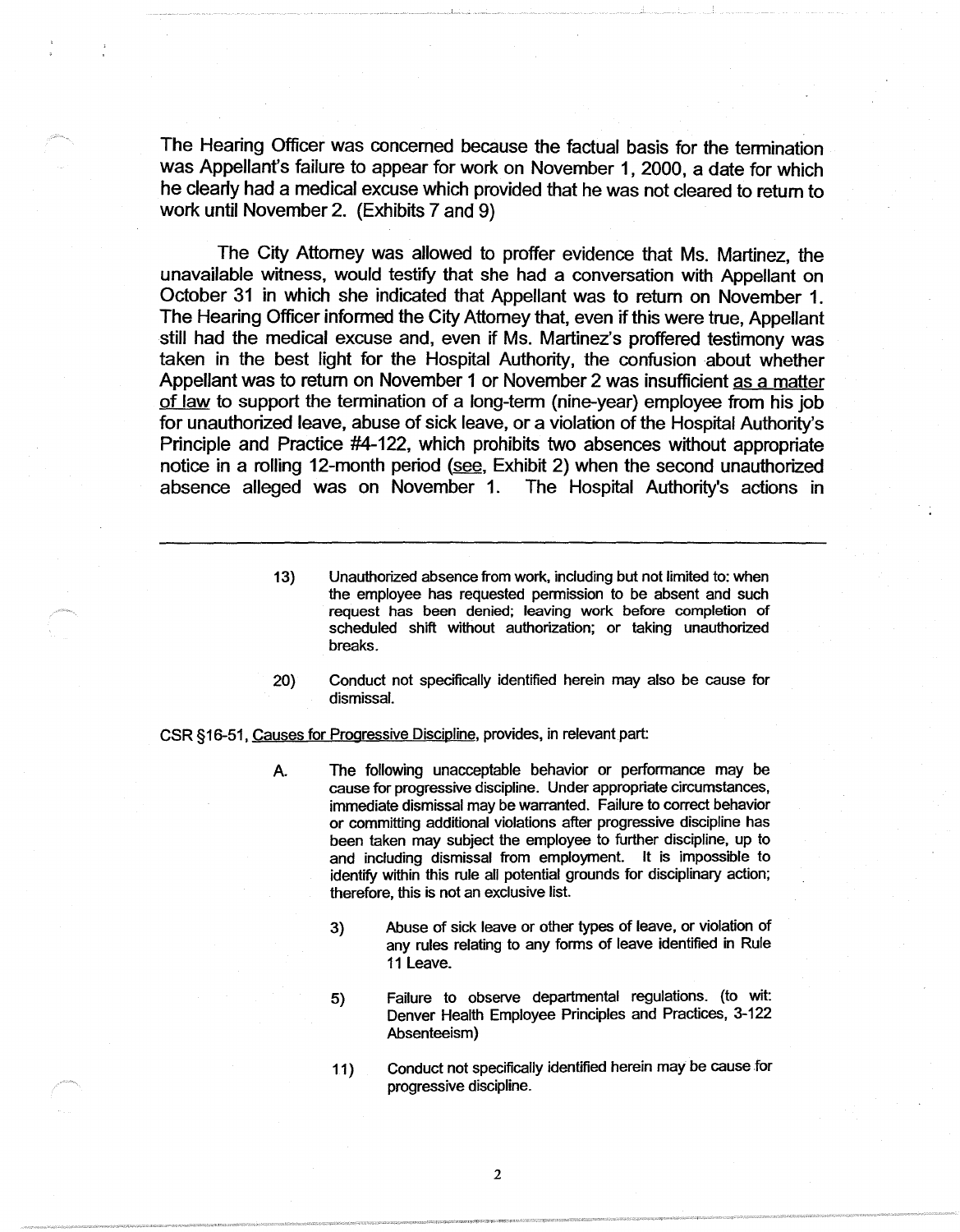terminating Appellant was, per se, an abuse of discretion and arbitrary and capricious.

The Hospital Authority argued that, while Appellant had originally requested Family Medical Leave for the period of October 18 through November 1, he never filed the requisite paperwork, although warned several times to do so (see. Exhibits 5, 6, and 8). As a result of Appellant's failure to provide the necessary paperwork, his FMLA leave was eventually denied. The Hearing Officer rejected this argument because the denial of FMLA leave occurred after Appellant had been terminated. Whether the Appellant would have complied with the demands for documentation and receive authorization became moot on December 1. Therefore, the denial of FMLA could not be used as justification for the earlier decision to dismiss Appellant. Also, any disciplinary action arising from the allegedly unauthorized leave due to the fact that Appellant had not completed his FMLA request was premature on December 1, the date of the notice of dismissal, because the denial of the FMLA request occurred at least a week later.

The Hospital Authority claimed that Appellant should have ignored the instructions of his physician and come into work on November 1. The Hearing Officer finds this argument disingenuous, especially as the Hospital Authority, which should be more conscious of medical advice, not less, is the employer. When the Hospital Authority made this argument, it also claimed that Appellant had the burden of proof about the justifiability for his failure to come to work when his supervisor told him to. This is an incorrect position. This is a termination case. It is well established that the Hospital Authority bears the burden of proof, not the Appellant, that its actions in terminating Appellant were in compliance with the CSR and were not arbitrary and capricious, which, as stated above, the Hospital Authority's own exhibits prove were legal standards that were not met. Even if this were not the case, the Hearing Officer finds the Appellant's failure to come into work on November 1 was justified based upon the medical certificate excusing him from work through November 1.

While the Hearing Officer did not specifically address the alleged violation of CSR § 16-50 A. 1) during the prehearing conference, she also finds that Appellant's conduct on November 1 does not constitute either gross negligence or willful neglect of duty. Neither ''willful" nor "gross" are defined in the CSR, requiring the Hearing Officer to look elsewhere for definition.

Negligence is a failure to use reasonable care or a failure to act in a reasonably prudent manner under the circumstances. Lavine v. Clear Creek Skiing Corp., 557 F.2d730 (10<sup>th</sup> Cir. 1977); Metropolitan Gas Repair Service, Inc. v. Kulik, 621 P.2d 313 (Colo. 1980); Rice v. Eriksen, 476 P.2d 579 (Colo. App. 1970). Gross negligence involves a higher form of culpability than mere negligence. "Gross" in this context means flagrant or beyond all allowance, Lee v. State Board of Dental Examiners, 654 P.2d 839 (Colo. 1982), or showing an utter lack of responsibility. People v. Blewitt, 192 Colo. 483, 563 P.2d 1 (1977). Willful neglect

3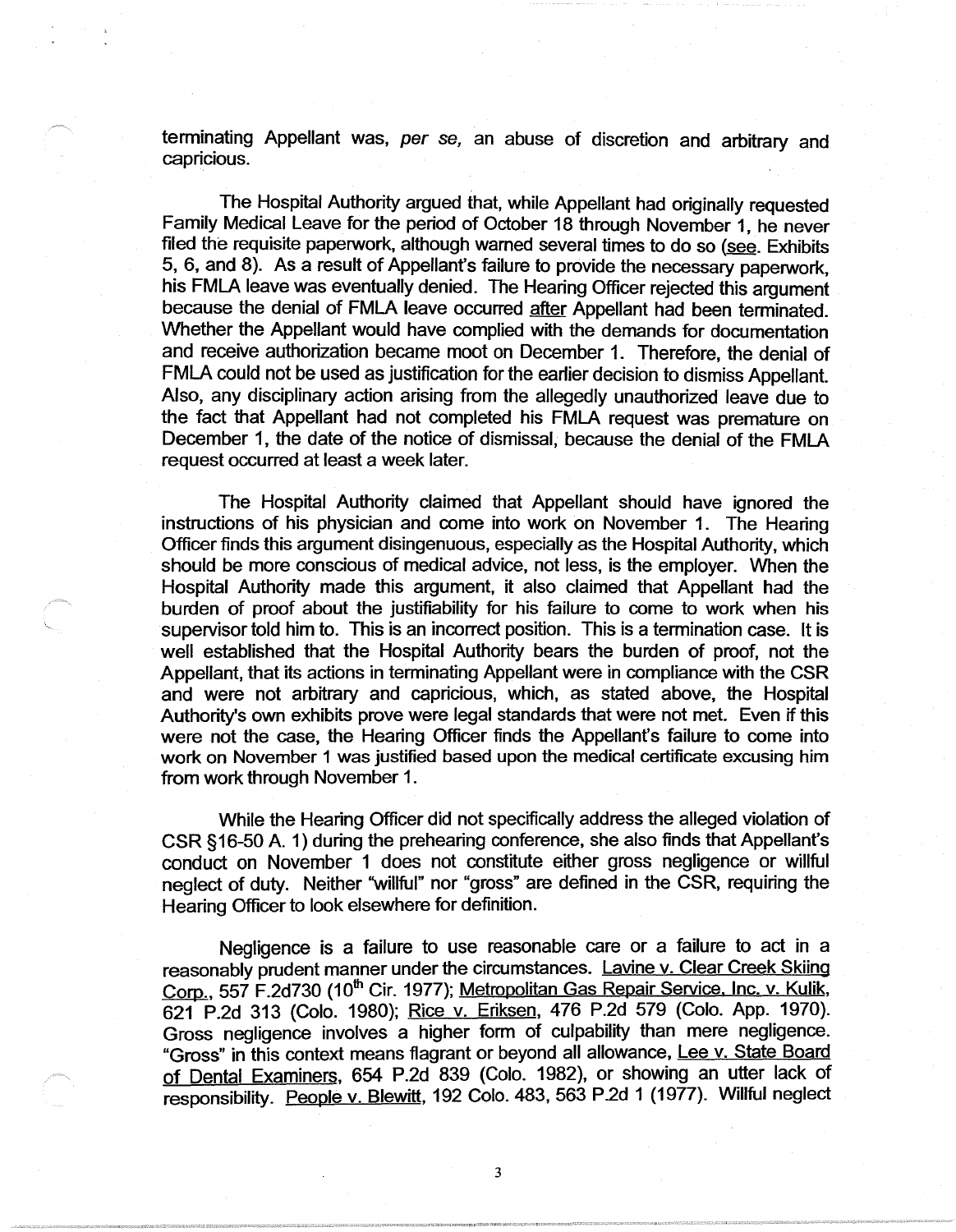of duty transcends any form of negligence and involves conscious or deliberate acts. See Turner v. Lyon, 189 Colo. 234, 539 P.2d 125 (1976); Drake v. Albeke, 188 Colo. 14, 532 P.2d 225 (1975).

"Gross" has been defined as "immediately obvious" or "glaringly noticeable usually because of inexcusable badness or objectionableness."

"Gross negligence" is defined by **Black's as:** 

The intentional failure to perform a manifest duty in reckless disregard of the consequences as affecting the life or property of another; such a gross want of care and regard for the rights of others as to justify the presumption of willfulness and wantonness. "Gross negligence is substantially higher in magnitude than simple inadvertence, but falls short of intentional wrong." (Cite omitted) $3$ 

"Willful" is generally defined as "obstinately and often perversely selfwilled; done deliberately."

## Black's defines "willful" as:

Proceeding from a conscious motion of the will; voluntary. (Cite omitted)... Intending the result which actually comes to pass; designed; intentional; not accidental or involuntary ... A willful act may be described as one done intentionally, knowingly, and purposely, without justifiable excuse, as distinguished from an act done carelessly, thoughtlessly, heedlessly, or inadvertently. (Cite omitted.)<sup>5</sup>

The use of these terms in the CSR as a basis for discipline requires the employee to be purposely or willfully performing his duties at an intentionally substandard or inappropriate level. See In the Matter of the Appeal of Dennis Fresquez, CSA Appeal No. 154-00. That is not the case here. The gravamen of this matter is Appellant's failure to come to work on November 1 while he still was under a medical excuse despite his indication to his supervisor (Ms. Martinez) that he would come to work on November 1 if she required it. The terms "gross neglect or willful misconduct" are not meant to cover conduct which arises due to conflicting directions, one from his supervisor, the other from his physician. Under the facts proffered by the City Attorney, Appellant's failure to come to work on November 1 doesn't rise to the level of mere negligence, no less gross negligence. He definitely did not engage in willful misconduct since he had the justifiable excuse that his medical leave extended through November 1.

- <sup>2</sup> Miriam-Webster's Collegiate Dictionary, 10<sup>th</sup> Ed., 1993
- Black's Law Dictionary, 4<sup>th</sup> Ed., 1951

Miriam-Webster's, op cit.

<sup>&</sup>lt;sup>5</sup> Black's, op cit.